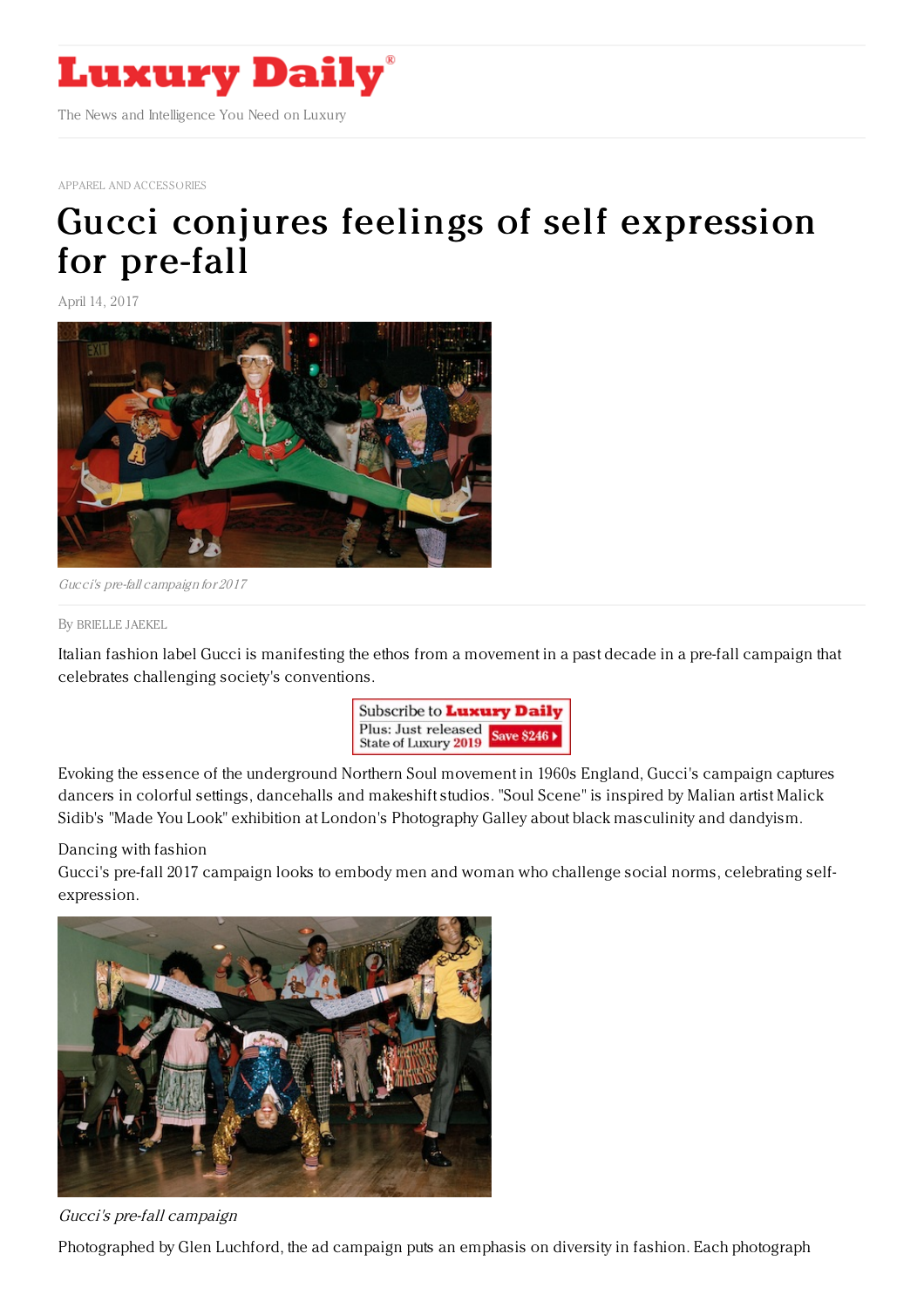showcases Gucci fashion in colorful environments that personifies the underground movement.

Various dancers are shown celebrating flamboyance and enjoying life, but the photographs also keep a strong highend fashion element.

The campaign grabs consumers' attentions with impressive dance moves caught as stills, and other photographs include an iguana as part of a party.



Gucci's pre-fall campaign

Each photo strongly evokes a feeling of spontaneity.

Mr. Sidib in Bamako captured "Made You Look," which initially inspired the shoot, in Bamako, Mali. There he shot a series of photographs of local nightlife and the culture of young natives, exploring freedom and expression achieved in dance.

Gucci first gave fans a look at its pre-fall 2017 campaign by opening the curtain on its casting process.

In a series of films shared to the brand's Instagram, prospective models were asked to open up about their personality through a Q&A and an improvised dance. While many brands feature backstage content taken from the set of a shoot, sharing these early stages of bringing a campaign to life allowed Gucci's followers to gain a greater understanding of the eventual effort.

Gucci's apparent feature of solely black models auditioning therefore got the attention of the fashion community and consumers (see [more](https://www.luxurydaily.com/gucci-makes-casting-call-public-to-tease-upcoming-ads/)).

## Gucci campaigns

The Italian fashion house also recently translated creative director Alessandro Michele's A Magazine Curated By issue to a new medium through a trio of exhibitions.